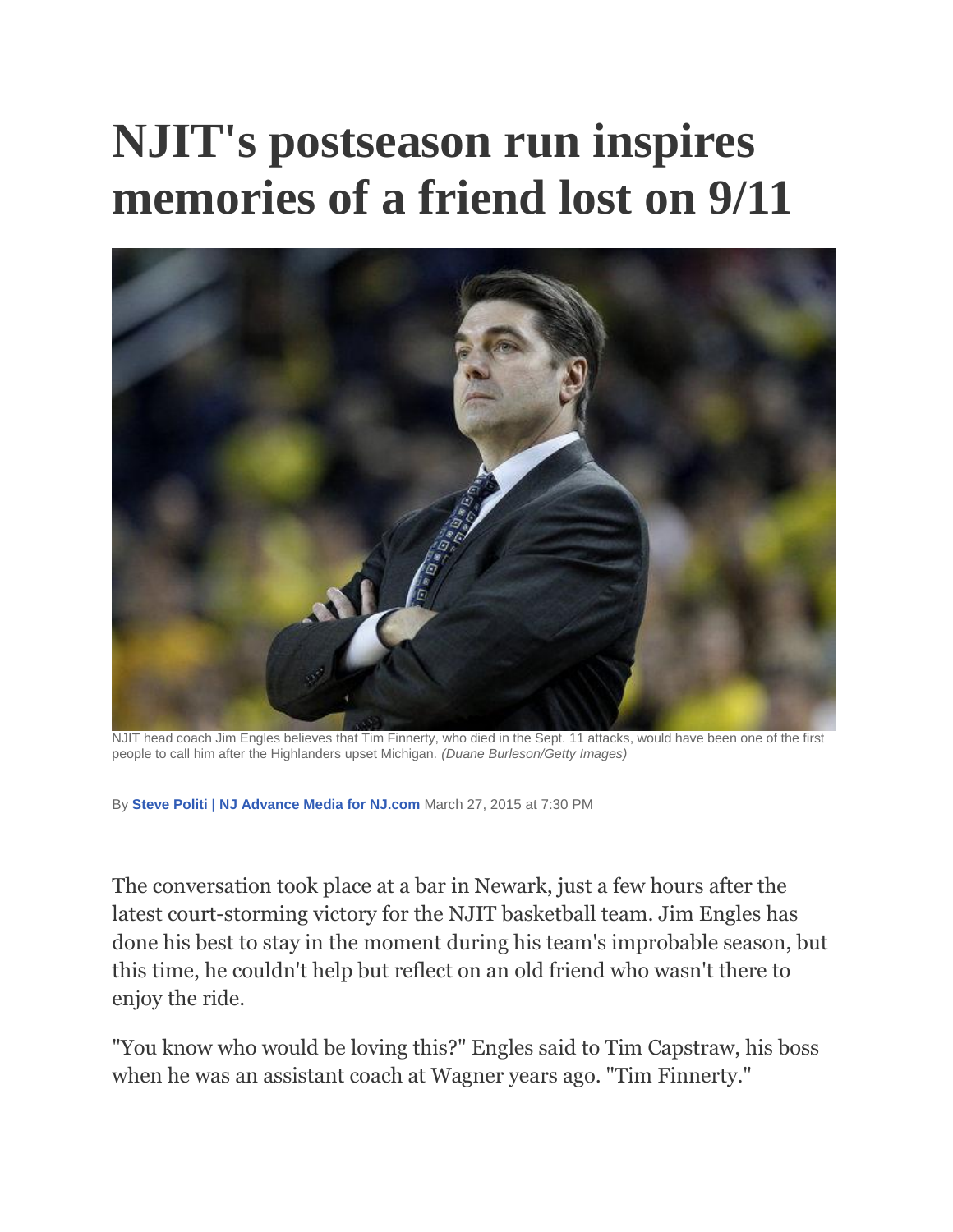Capstraw nodded. Finnerty would have enjoyed every minute of this NJIT team, because he loved basketball and he loved his friends. It wasn't hard to envision him sitting on a barstool with them, laughing about how the Highlanders — whose season was supposed to end in mid February — were somehow playing right to the brink of April.

Finnerty was an assistant coach with Engles at Wagner in the early '90s, making \$7,000 a year and chasing recruits in a beat-up Ford Escort. But when Engles resolved to keep climbing in the cutthroat coaching profession, Finnerty opted for a more stable life on Wall Street. He took a job at Cantor Fitzgerald but was never far removed from the sport that was his passion, **[coaching grade-school kids in Glen Rock in his free time](http://a.espncdn.com/ncb/columns/wojnarowski_adrian/1482544.html)**.

"He wasn't going to get far away from basketball. He was always going to be involved on some level," Engles said. "He always struck me as one of those guys who would go work on Wall Street, make a ton of money, and then retire in 10 years and call me up and say, 'Hey can I come back and work for you guys?'"

He never had that chance. Finnerty was working on the 105th floor of Tower 1 of the World Trade Center on Sept. 11, 2001. He called his father to say he was okay immediately after the jetliner crashed into the building. He was never heard from again.



Tim Finnerty would have loved this NJIT run.*Steve Politi | NJ Advance Media for NJ.com*

So yes, there have been a lot of thoughts swirling through Engles' mind during this NJIT season, which continues Saturday night at the Fleisher Athletic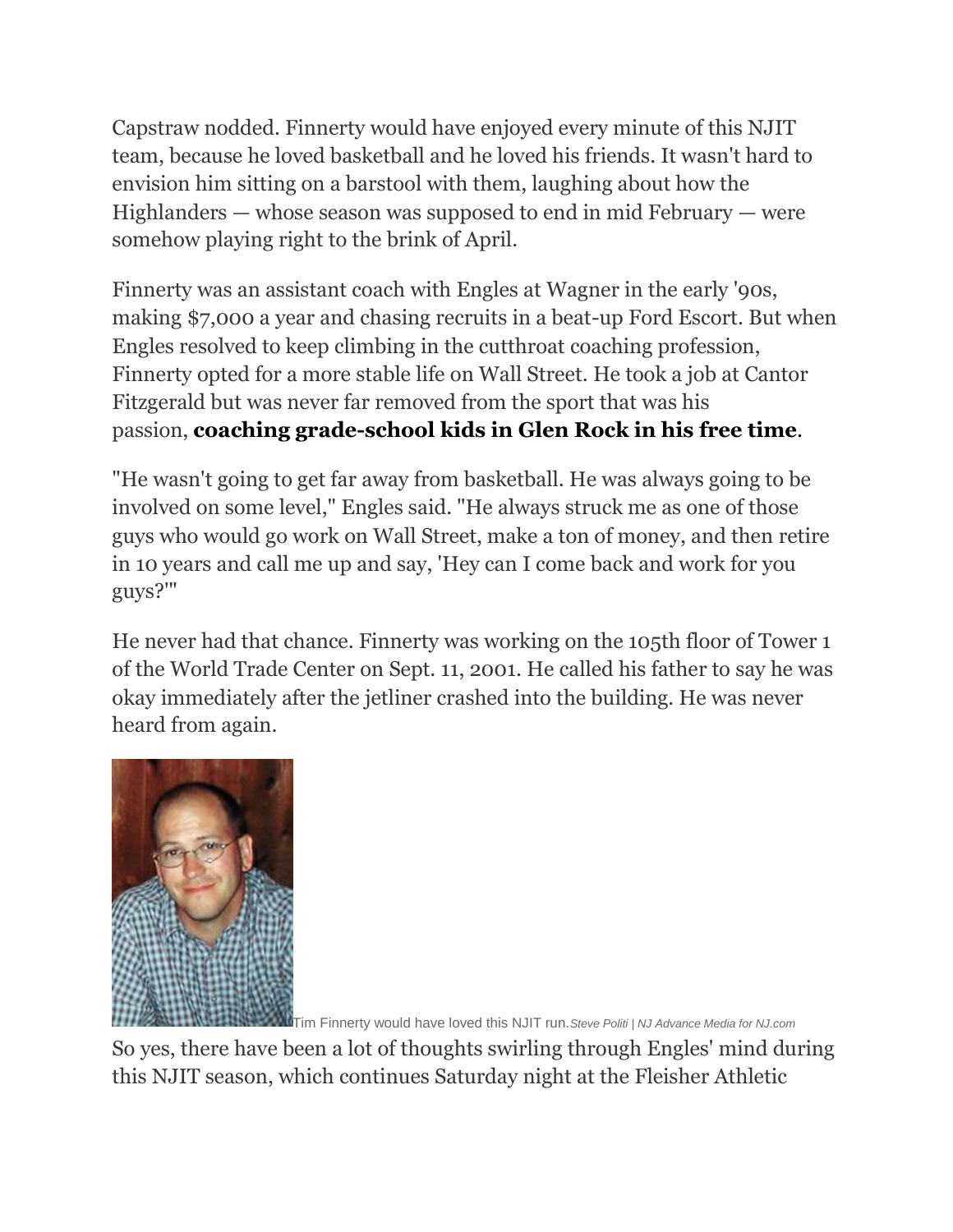Center in Newark when the Highlanders host Canisius in the CollegeInsider.com Tournament quarterfinals.

He thinks about the long road to get here, of course, because that journey is what makes NJIT such compelling story — and, outside of the NCAA Tournament, it's hard to find a better story in college basketball right now.

"A lot of people used to follow us because we were like a train wreck," Engles said. "They wanted to see what would happen next. Can they win a game? What are they going to lose by this time? I think people are genuinely following now because it's a good story. Even though we have a lot of hardships, we play the right way, we're fun to watch and we're fun to root for."

He thinks about the smiles plastered on the faces of NJIT alumni he sees, and said it reminds him of the way New York felt after the **[Rangers](http://www.nj.com/rangers/)** ended their long Stanley Cup drought. "Everyone in the city was smiling," he said, remembering that night in Manhattan ... a night that he shared with Tim Finnerty, of course.

He thinks about Finnerty, who he said was the friend who "connected a lot of people" — connections that have remained strong even 13 ½ years after the Sept. 11 attacks. They helped raise money to refurbish the basketball courts at Tamblyn Field in his hometown Rutherford in his honor, and they were there when his No. 30 was retired at his alma mater, Queen of Peace, in 2002.

Peter Finnerty, Tim's father, said he went unannounced to a game a few years ago when he heard that Engles had gotten the NJIT job. "Jimmy was there for us through 9/11 and with (Tim's widow) Theresa," Peter said. "I had to go down there and wish him well."

## **[MORE NJIT: Postseason run extends storybook season](http://www.nj.com/rutgersbasketball/index.ssf/2015/03/postseason_run_extends_njits_storybook_season.html)**

Peter Finnerty, a lifelong Seton Hall fan, said he has followed NJIT's season closely, anxiously checking the scores from the CIT and wondering who the Highlanders would face next should they beat Canisius. He cheered like